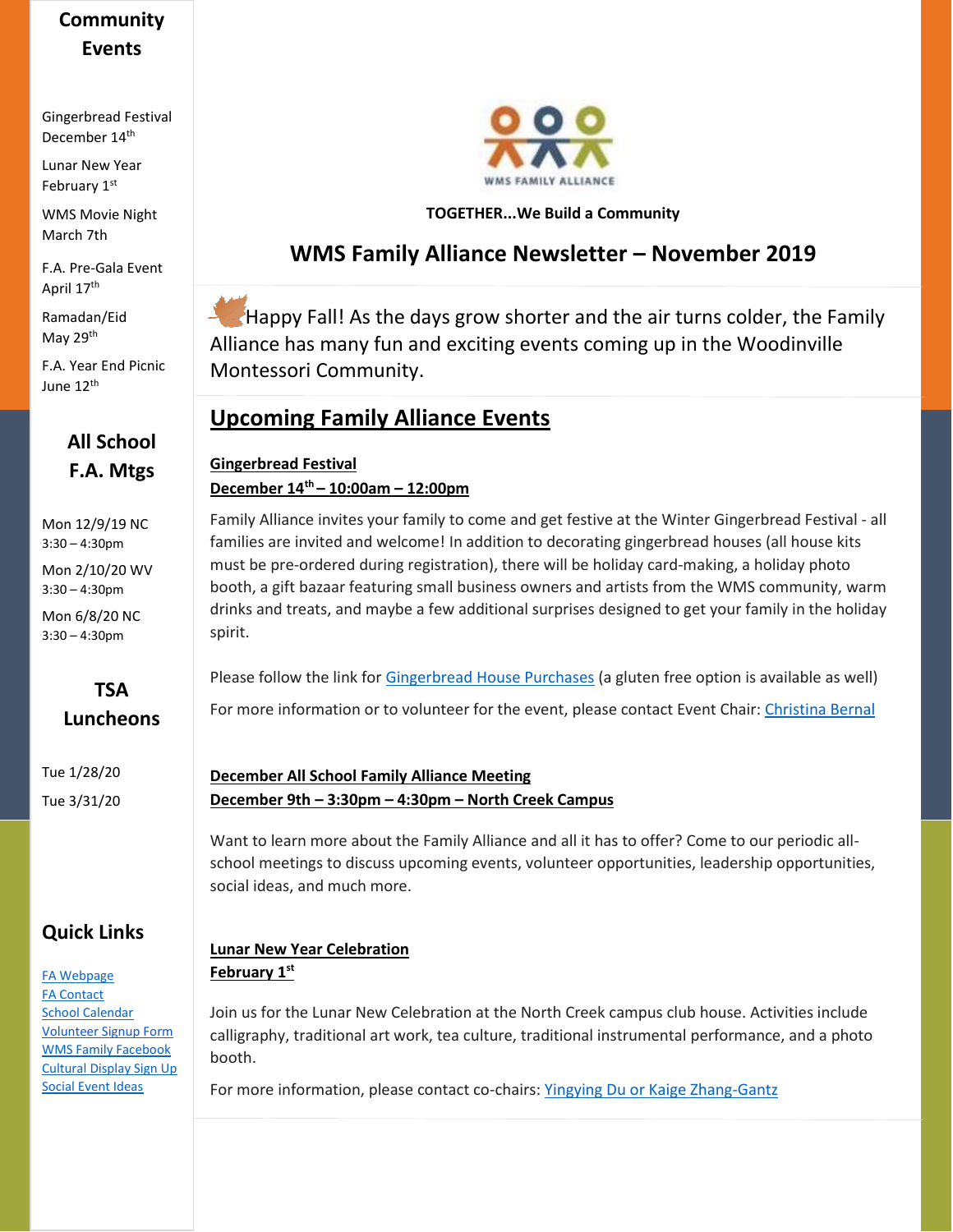# **Community Events**

Gingerbread Festival December 14th

Lunar New Year February 1st

WMS Movie Night March 7th

F.A. Pre-Gala Event April 17th

Ramadan/Eid May 29<sup>th</sup>

F.A. Year End Picnic June 12<sup>th</sup>

# **All School F.A. Mtgs**

Mon 12/9/19 NC 3:30 – 4:30pm

Mon 2/10/20 WV 3:30 – 4:30pm

Mon 6/8/20 NC 3:30 – 4:30pm

### **TSA Luncheons**

Tue 1/28/20 Tue 3/31/20

## **Quick Links**

[FA Webpage](https://www.woodinvillemontessori.org/wms-families/fa-committees/) [FA Contact](mailto:fa@woodinvillemontessori.org?subject=FAC%20Contact) [School Calendar](https://www.woodinvillemontessori.org/calendar/) [Volunteer Signup Form](https://forms.gle/FaUat2abBxh9difw7) [WMS Family Facebook](https://www.facebook.com/groups/130215807626550/) [Cultural Display Sign Up](https://www.signupgenius.com/go/4090545aca72daaff2-wmscultural) [Social Event Ideas](mailto:fa@woodinvillemontessori.org;%20cheryltsalapatanis@yahoo.com?subject=Social%20Ideas)

# **Community Reminders**

### **Share your culture with the WMS community!**

WMS Family Alliance would like to invite all families to share their culture and traditions with the community! If you are interested, [pick a month from the list at this link](http://clickthrough.mysecurelinks.net/wf/click?upn=61Px4T1d3wXWL6uqCZBuXjuIbtI0My4-2FAffs5wahsyZHungnQYR4nCyDc2-2FlI-2FlxUM6G8WrzEcwhU6GHBl520RympefOFNA5n9s5rpczZAk-3D_LodvkxbCWGhx04010xC-2Bw0gvcg62Lj3dnTHgquPCg9zTVMyFLTbmWuEZOQEb1Fn59JeBUq837l6OMZ9IutCDcEMVpSUdmw-2FNUTTRHGmsLslfluZYorRi6u9PVUa6xn9wXYxDrov2NkBRmsJC4dHoTWfa8Djdo5i-2FiTi2Q-2BYfEWrKgTcp1O0hQA7DFacj3SCzevz6Wk8PUy-2B9brcl7mO7ZexLjyTZnsHLewilIjf8z-2B9zqe0WTLGFXz4AYV4FfByM70HvyYopFTW4iIuO793ANWoPf4tMiFdNOrVBrwFInDRCGLRL1vcCVnVgrPFbgUuwWi12uNezO5p79PgVcgsC3CYeyPuN7ylqaI33oTsDI3GPEh0wOzyQWtsgxFtHOB-2Bbdr3A64-2BQIjm9r5XTu1e11GsLWcT1FDg-2BoQHq-2FH70DFk-3D) to set up a display for two weeks at each campus. Ideas and content are to be discussed with the school administration. Additionally, if there is a theme already chosen for a month, we are welcoming additional content from other families.

For interest, please contact the [FAC executive committee.](mailto:fa@woodinvillemontessori.org?subject=Cultural%20Display)

- \* For interest with assisting in February for Black History Month, please contact [Labiba Khan](mailto:lkhan@woodinvillemontessori.org;fa@woodinvillemontessori.org?subject=Cultural%20Display)
- \* For interest with assisting in April for Passover, please contact [Jessica Felt](mailto:jessicafelt@icloud.com;%20fa@woodinvilemontessori.org)

### **Family Alliance 2020-21 Committee Chairs/Leadership Members Needed**

Looking to be more involved at WMS in a fun and exciting manner? Consider joining the Family Alliance Leadership team. Family Alliance is the link connecting all families so that we may also feel the joined synergy and community of WMS.

\* There are a number of open positions for the 2020-21 school year including the executive committee, event specific leads and topic chairs

To learn more information or discuss interest, please email[: FAC Leadership Interest](mailto:FAC%20executive%20committee?subject=2020-2021%20FAC%20Leadership%20Info)

### **Logging Volunteer Hours**

### **Every volunteer hour you put in helps our school**

### **Directions: Now log service hours in ParentsWeb**

- 1. Sign into [ParentsWeb](https://nam05.safelinks.protection.outlook.com/?url=https%3A%2F%2Fwms-wa.client.renweb.com%2Fpwr%2F&data=02%7C01%7C%7C6384971794c044f5d8ba08d6eb879a55%7C84df9e7fe9f640afb435aaaaaaaaaaaa%7C1%7C0%7C636955364971516333&sdata=eqZJQlF7WCLzVf%2BbceIDW%2Fax0aiJceZBiKJ7oweQa3U%3D&reserved=0)
- 2. On your account, find Family on the left sidebar, expand the arrow to Family Home and click on Family Home.
- 3. On the Family Home screen, the service hours module will be the **center top** panel on your screen.
	- a. You may see a dropdown above the module to select your name or your partner's name, if you wish to specifically credit the service hours.
- 4. Click "Add+" on the upper right of the module.
- 5. Choose a description of your service from the dropdown. (If you are unsure, choose "Other.")
	- a. "Verified by" can be the person in charge of the task, or Laureen Ng, development director or leave it blank. Then save the entry.
	- b. A tip: to record more than one occasion of service hours, save and return to the previous "enter volunteer hours" page. Otherwise, you will be editing—and over-writing—the current entry.
- 6. Contact [Claire](mailto:ctuohymorgan@woodinvillemontessori.org) with any issues or questions about recording your volunteer hours this way.

If you have any feedback regarding the logging system, please let Laureen Ng know. Please don't forget to also find out if your company has volunteer match!

### **Woodinville Montessori School Family Facebook Page**

Looking for a way to connect with other WMS Families? Come join the WMS Family Facebook group to plan outings, share upcoming events, and promote our sense of community. To access the group, [Woodinville Montessori Families Facebook Group](https://www.facebook.com/groups/130215807626550/)